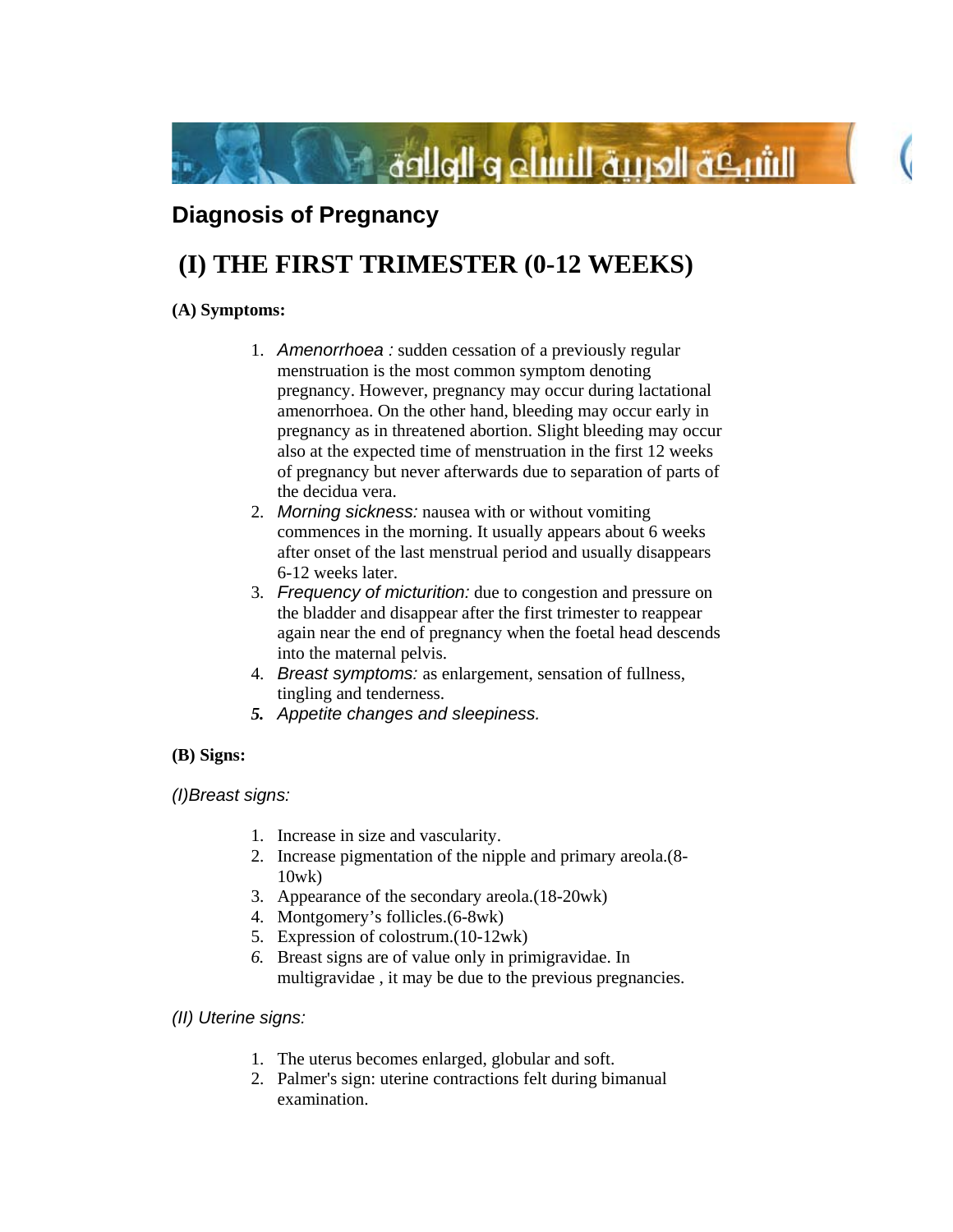*3.* Hegar's sign: during bimanual examination, the two fingers in the anterior fornix can be approximated to fingers of the abdominal hand behind the uterus due to softening of the lower part of the uterus and its emptiness. This sign can be elicited between 6-10weeks but not after as the growing conception will fill the whole uterine cavity.(this is painful and should not be carried out)

*(III) Cervix :* soft, hypertrophied and violet.(Chadwick's sign)

*(IV) Vagina:* violet, moist, warm with increased acidity.

**N.B\*uterus is usually felt on bimanual examination at 6-8 weeks, failure to palpate the uterus by 8-10 weeks is abnormal and warrants futher investigations.** 

 **\*At 12 weeks the uterus is palpated at or above symphysis pubis;** 

**\*Failure to palpate the uterus at symphysis pubis by 12 weeks could be due to:** 

**1-incorrect dating 2-Retroverted gravid uterus 3-Death of conception** 

**\* Uterus at a larger level could be due to:** 

**1-incorrect date 2-Multiple pregnancy 3-Molar pregnancy** 

**(C) Investigations: \*Hormonal Assay \*Ultrasound** 

#### *(I) Pregnancy tests:*

These depend on presence of human chorionic gonadotrophin (hCG) in maternal serum and urine.

1- Urine pregnancy tests :

*i- Agglutination Test:* Latex particles, or sheep erythrocyte (tube) coated with anti-hCG.

*ii- Agglutination Inhibition Tests* 

*iii- Dip stick* 

*Causes of false positive results:* 

- 1. Proteinuria.
- 2. Haematuria.
- 3. At time of ovulation (cross reaction with LH).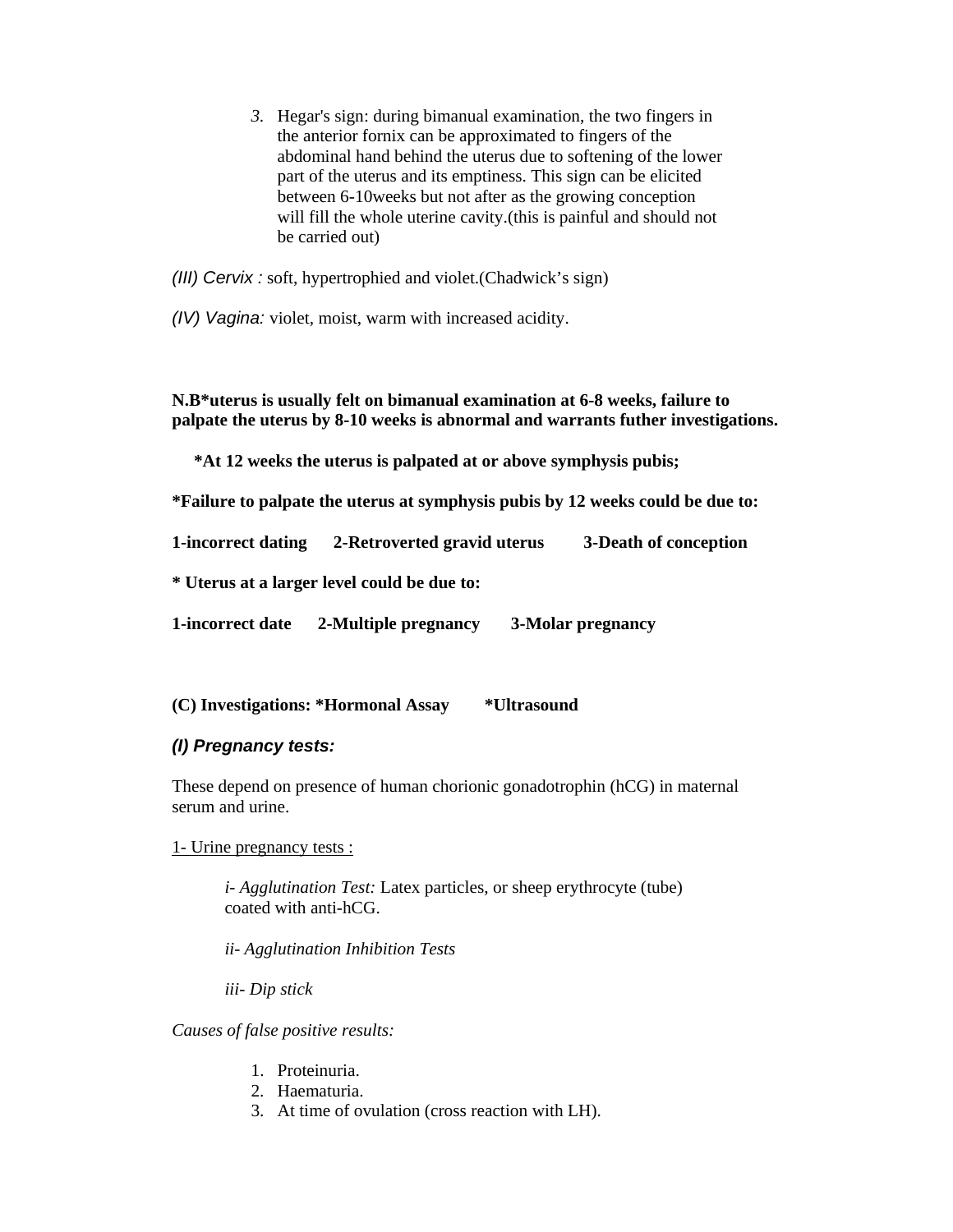- 4. HCG injection for infertility treatment within the previous 30 days.
- 5. Thyrotoxicosis (high TSH).
- 6. Premature menopause (high LH  $&$  FSH).
- 7. Early days after delivery or abortion.
- 8. Trophoblastic diseases.
- *9.* hCG secreting tumours.

#### *Causes of false negative results:*

.

- 1. Missed abortion.
- 2. Ectopic pregnancy.
- 3. Too early pregnancy.
- 4. Urine stored too long in room temperature.

2- Serum pregnancy tests: Serum HCG is detectable in the serum of 5% of patients 8 days after conception and in more than 98% of patients by day 11.

Currently, 4 main HCG assays are used, (1) radioimmunoassay (RIA), (2) immunoradiometric assay, (3) enzyme-linked immunosorbent assay (ELISA), and (4) fluoroimmunoassay (FIA). The specifics of each type of test are beyond the scope of this article, but characteristics of each are listed as follows:

- Radioimmunoassay
	- o Sensitivity: 5 mIU/mL
	- o Time to complete: 4 hours
	- o Postconception age when first positive: 10-18 days
	- o Gestational age when first positive: 3-4 weeks
- Immunoradiometric assay (more sensitive)
	- o Sensitivity: 150 mIU/mL
	- o Time to complete: 30 minutes
	- o Postconception age when first positive: 18-22 days
	- o Gestational age when first positive: 4 weeks
- Immunoradiometric assay (less sensitive)
	- o Sensitivity: 1500 mIU/mL
	- o Time to complete: 2 minutes
	- o Postconception age when first positive: 25-28 days
	- o Gestational age when first positive: 5 weeks
- Enzyme-linked immunosorbent assay (more sensitive)
	- o Sensitivity: 25 mIU/mL
	- o Time to complete: 80 minutes
	- o Postconception age when first positive: 14-17 days
	- o Gestational age when first positive: 3.5 weeks
- Enzyme-linked immunosorbent assay (less sensitive)
	- o Sensitivity: less than 50 mIU/mL
	- o Time to complete: 5-15 minutes
	- o Postconception age when first positive: 18-22 days
	- o Gestational age when first positive: 4 weeks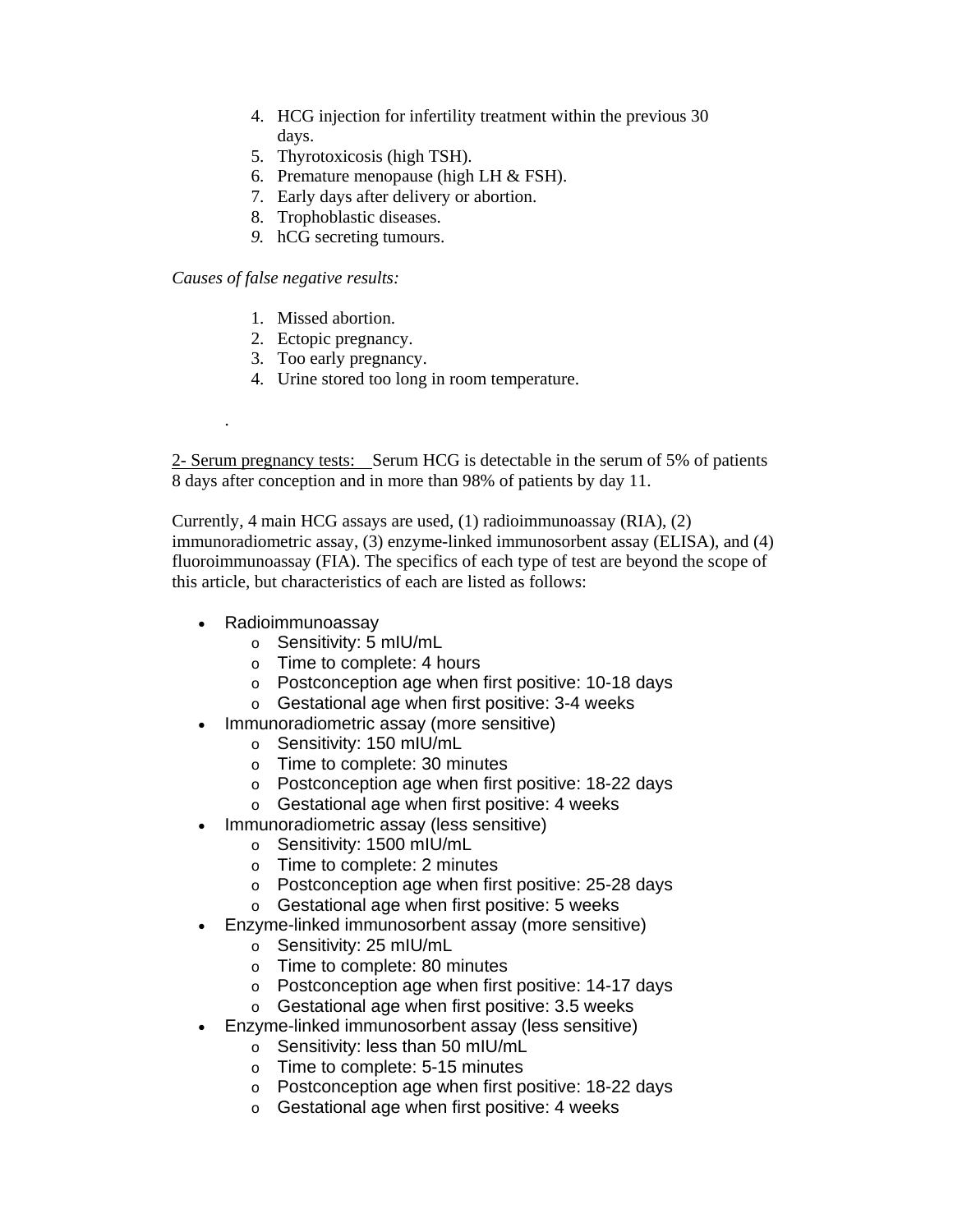- Fluoroimmunoassay
	- o Sensitivity: 1 mIU/mL
	- o Time to complete: 2-3 hours
	- o Postconception age when first positive: 14-17 days
	- o Gestational age when first positive: 3.5 weeks

ELIZA can be used for urine and serum detection of HCG.

*N.B Thepregnanyc test becomes negative about:* 

- one week after labour.
- 2 weeks after abortion, and
- 4 weeks after evacuation of vesicular mole.

*Uses of pregnancy test:* 

- 1. Diagnosis of pregnancy.
- 2. Diagnosis of foetal death.
- 3. Diagnosis of ectopic pregnancy.
- *4.* Diagnosis and follow up of gestational trophoblastic diseases.

*(II) Ultrasonography:* 

*TVUS is more better than TAUS and usually detects:* 

*- Gestional sac by 4-5 weeks(grow by 1mm/d) -Yolk sac by 4-5 weeks -Embryonic pole by 5-6 weeks(grow by a rate of 1mm/d)* 

 *-Fetal hear motion by 6-7 weeks.* 

*N.BGestational sac of 10mm without presence of Yolk sac indicates abnormal pregnancy, also a yalk sac of >7mm without embryonic pole indicates abnormal pregnancy* 

Gestational sac can be detected after 4-5 weeks of amenorrhoea. Foetal heart pulsation can be detected as early as 7 weeks.

## **(II) THE SECOND TRIMESTER (13-28 WEEKS)**

**(A) Symptoms:** 

- 1. Amenorrhoea.
- 2. Morning sickness and urinary symptoms decrease.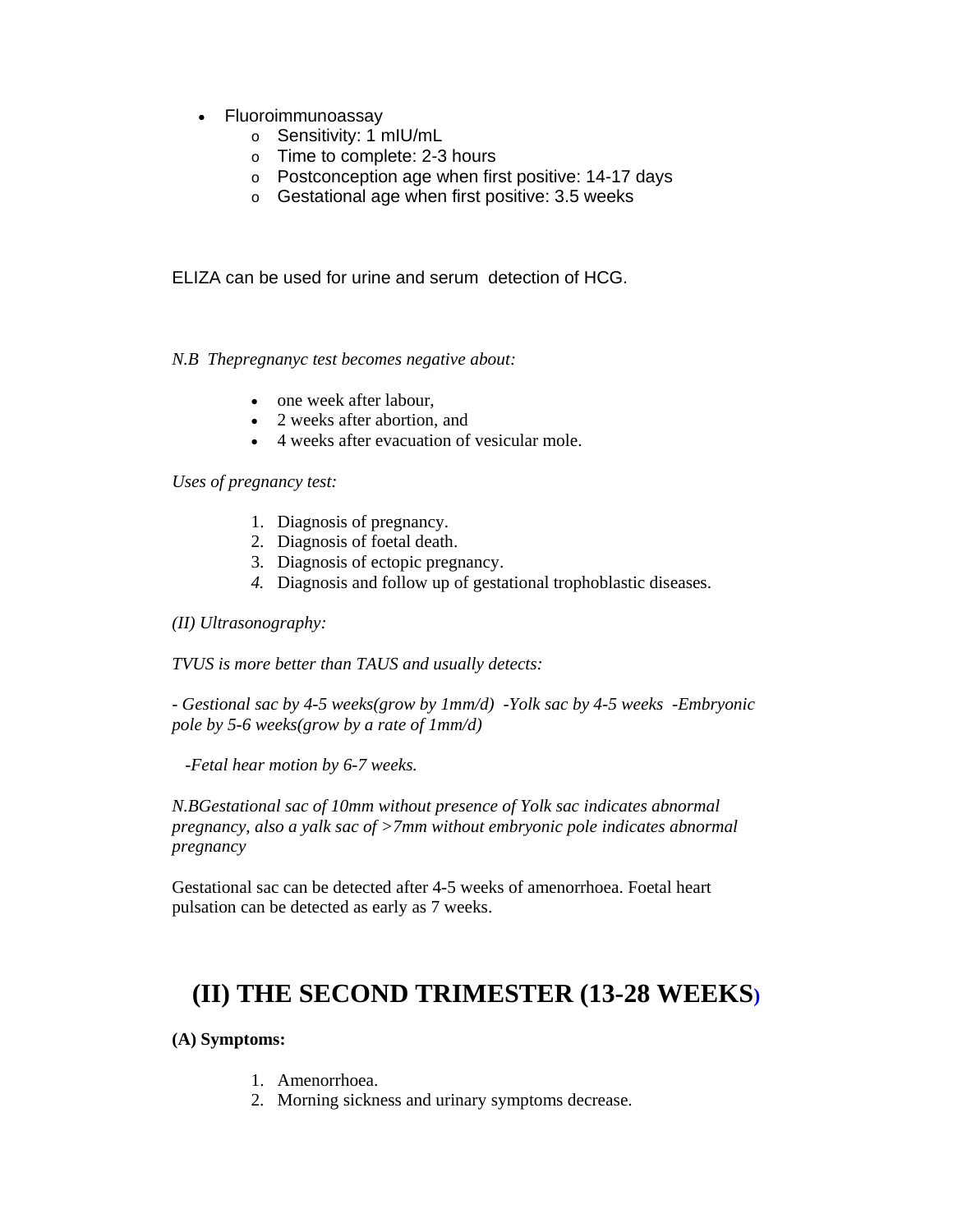- 3. *Quickening :* The first sensation of the foetal movement by the mother, occurs at 18-20 weeks in primigravida and at 16-18 weeks in multiparas.
- **4.** Abdominal enlargement.
- **(B) Signs:**
- 1. *Breast signs:* become more manifested.
- 2. *Skin signs :* Cloasma, linea nigra and striae gravidarum appear.
- *3. Uterine signs:*

i-The uterus is felt abdominally.

ii-*Braxton Hick's contractions:* intermittent painless contractions can be felt by abdominal examination.

#### *4-Foetal signs:*

i- *Internal ballottement:* can be elicited at 16 weeks by a push to the foetal parts with the two fingers through the anterior fornix.

ii*- External ballottement:* can be elicited at 20 weeks by a push to the foetal parts with one hand abdominally and the other hand receiving the impulse.

iii- *Palpation of foetal parts and movement:* by the obstetrician at 20 weeks.

iv- Foetal heart sound: can be auscultated at 20-24 weeks by the Pinard's stethoscope.

v- Umbilical (funic) souffle: A murmur with the same rate of FHS due to rush of blood in the umbilical arteries. It is occasionally detected when a loop of the cord lies below the stethoscope.

#### **(C) Investigations** in doubtful cases.

- *1. Pregnancy tests.*
- *2. Ultrasonography.*
- 3. *X-ray:* It shows the foetal skeleton starting from the 16th week of pregnancy. It has been replaced by ultrasonography due to the following hazards: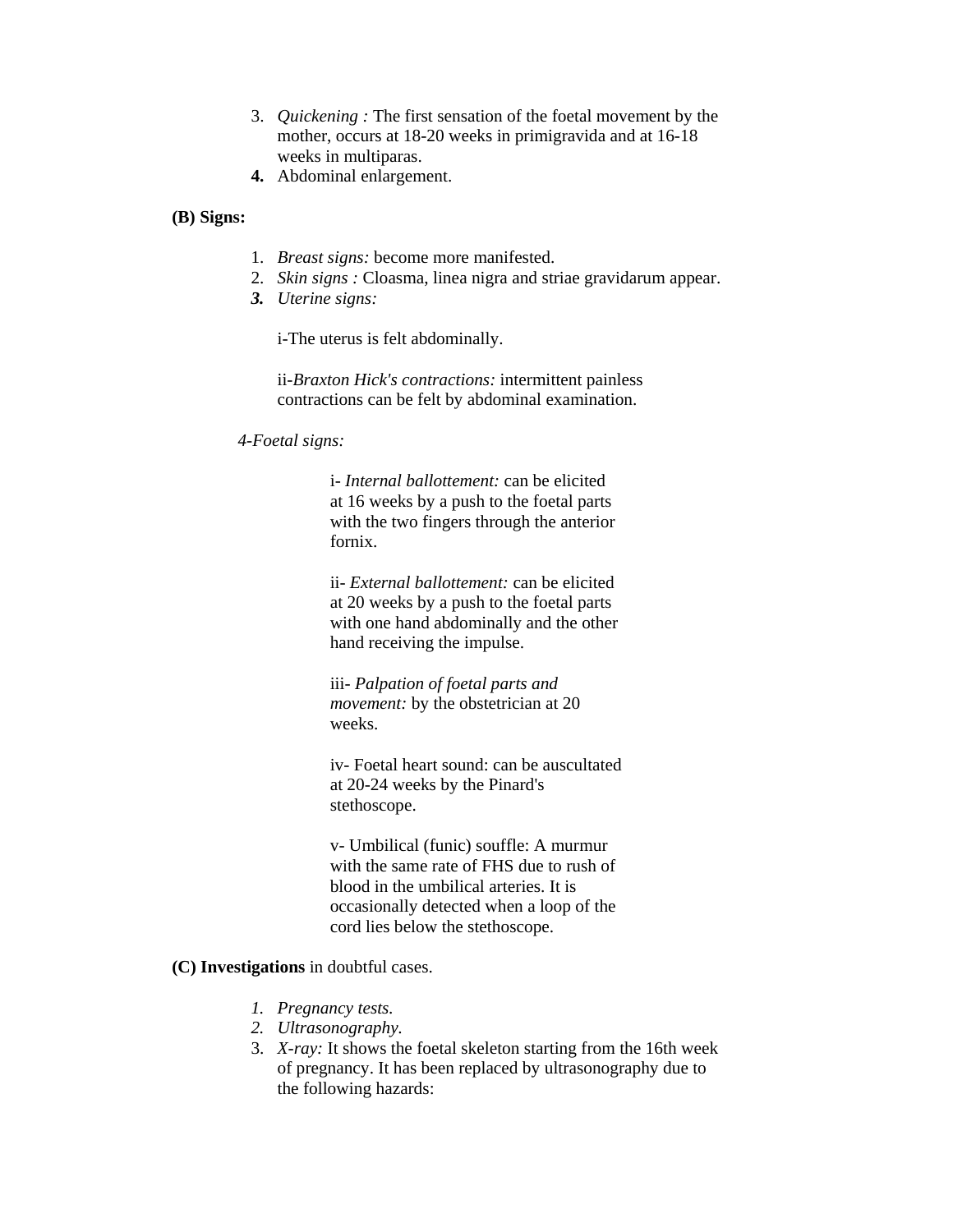i- Teratogenic effects particularly before 10 weeks.

ii- Chromosomal changes in the foetal gonads leading to genetic disorders in the following generations.

iii- Subsequent leukaemia in childhood.

## **(III) THE THIRD TRIMESTER (29-40 WEEKS)**

All signs of pregnancy become more evident. Pregnancy tests are positive, sonar and X-ray are diagnostic.

### **Sure Signs of Pregnancy:**

- 1. Palpation of foetal parts.
- 2. Palpation of foetal movements.
- 3. Auscultation of foetal heart sounds.
- 4. The occasional auscultation of the umbilical (funic) souffle.
- 5. Detection of foetal skeleton by X-ray.
- **6.** Ultrasonographic detection of foetal parts, movements and /or heart movements.

Differential Diagnosis of Pregnancy:

## **(A) Early pregnancy:**

*(I) Causes of amenorrhoea.* 

*(II) Causes of symmetrically enlarged uterus:* 

- 1- Myoma.
- 2- Adenomyosis.
- 3- Pyometra.
- 4- Haematometra.
- 5-Metropathia haemorrhagica.
- *(III) Pelvi-abdominal swellings:*

1- Ovarian swellings.